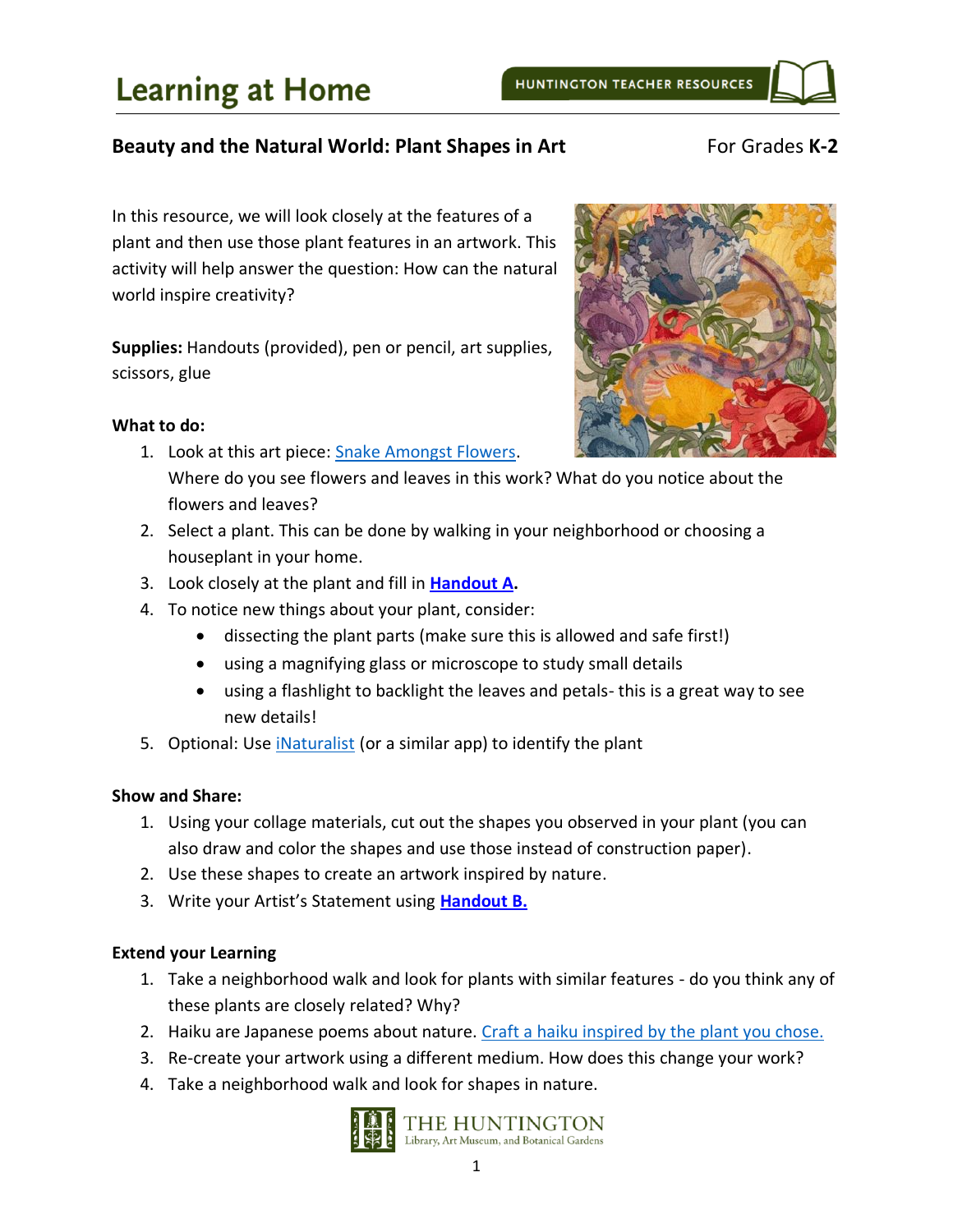# **Learning at Home**

Share and celebrate your work by emailing [Teachers@huntington.org](mailto:Teachers@huntington.org)

### **This resource has some alignment with:**

CCSS.ELA-LITERACY.CCRA.R.7 Integrate and evaluate content presented in diverse media and formats, including visually and quantitatively, as well as in words.

NCAS Anchor Standard 1-3 Generate and conceptualize artistic ideas and work, organize and develop artistic ideas and work, refine and complete artistic work.

**[NGSS](https://www.nextgenscience.org/topic-arrangement/kinterdependent-relationships-ecosystems-animals-plants-and-their-environment) K** Interdependent Relationships in Ecosystems: Animals, Plants, and Their Environment. [NGSS](https://www.nextgenscience.org/topic-arrangement/2interdependent-relationships-ecosystems) 2 Interdependent Relationships in Ecosystems.

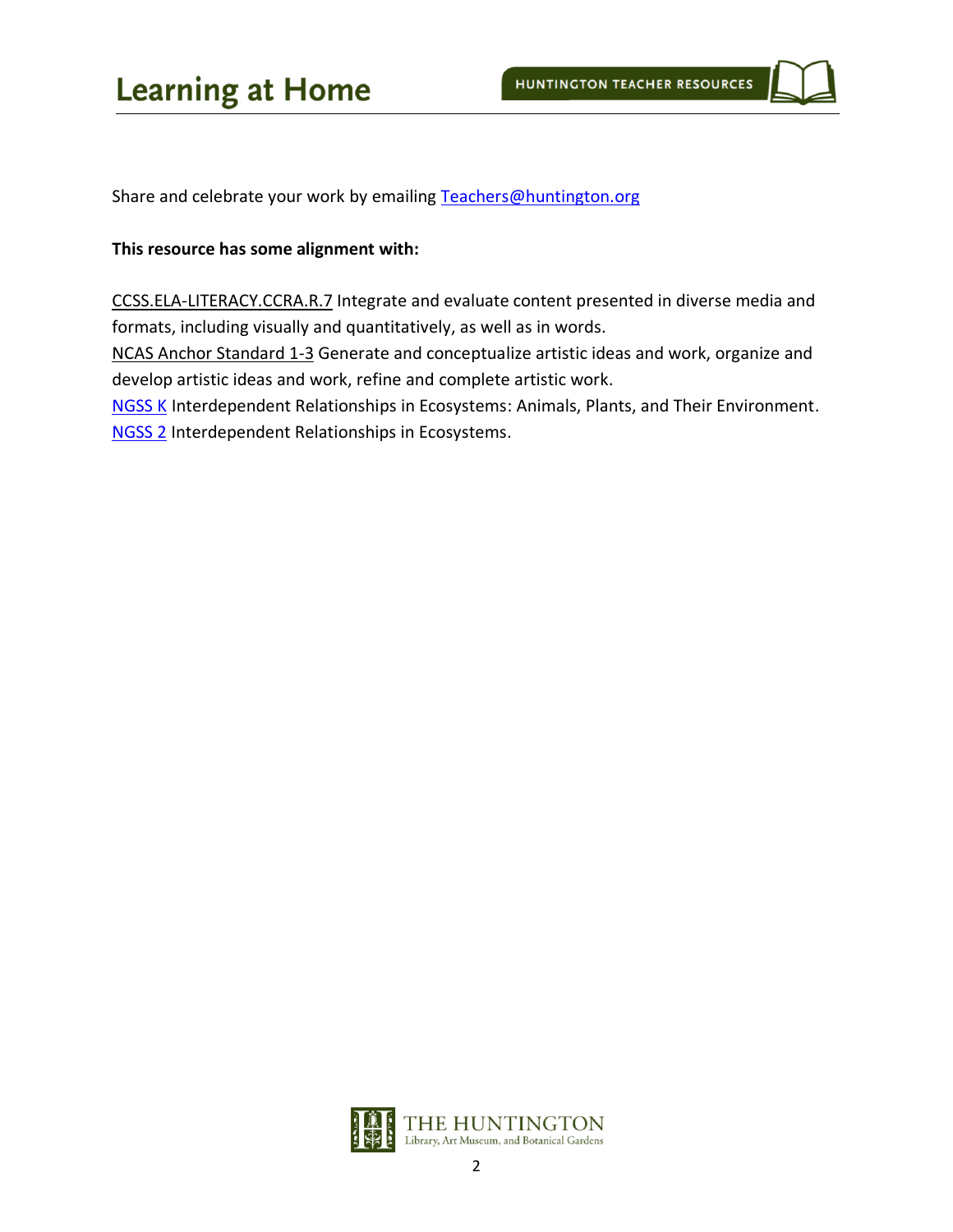# **Learning at Home**

### **Art Project in Photos:**

1. First, I cut out the shapes I saw in my plant.  $\vert$  2. Now, my shapes are all cut out- I am ready! 3. I place the shapes where I want them, and I glue them in place. I can make anything I want! 4. I made a lion and a flying bug! What will you make?

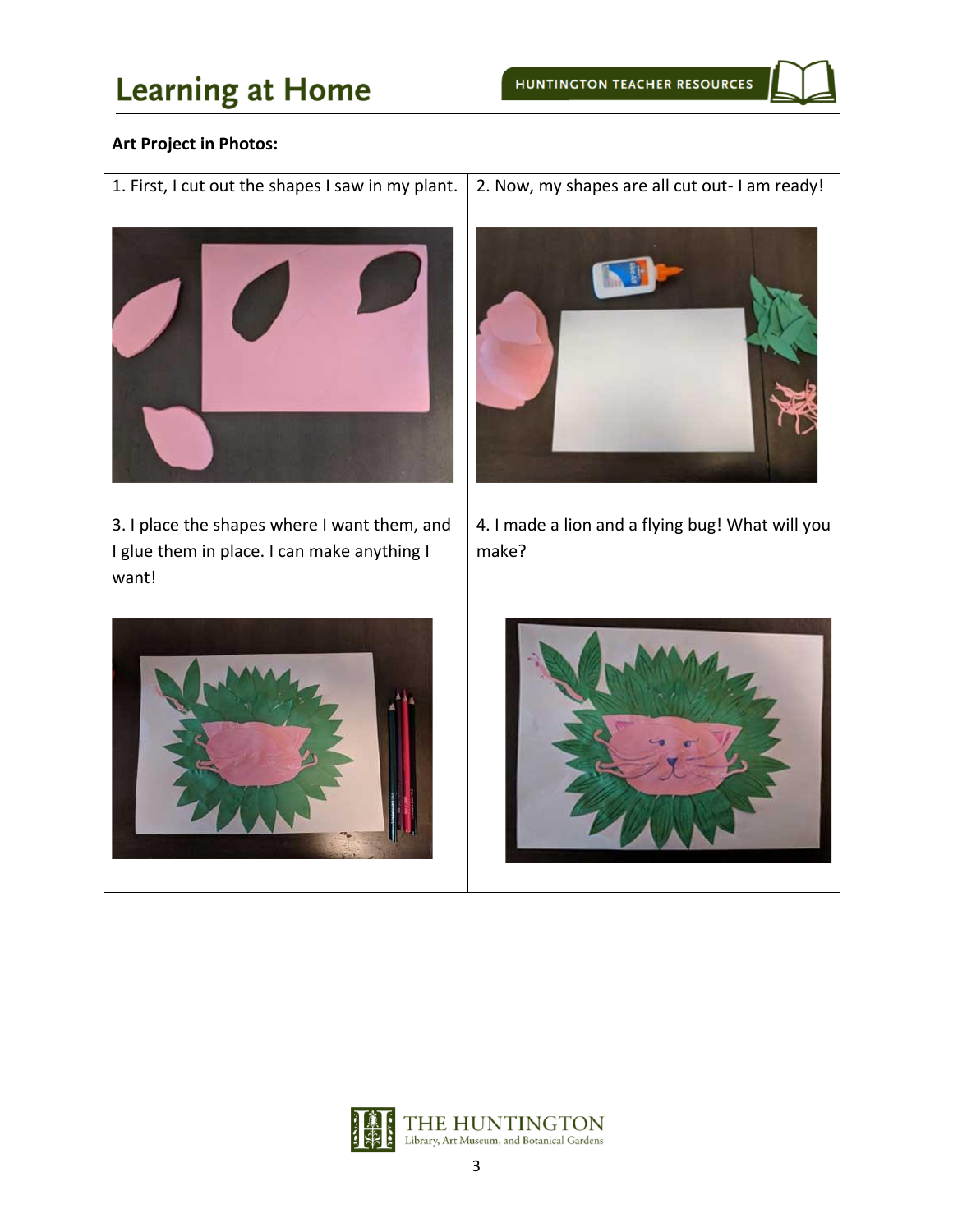## **Handout A: Plant Observation Sheet**

<span id="page-3-0"></span>Fill in the chart below with your observations of your plant. Note: Try to choose a plant with flowers!

| <b>Plant Part</b>                                       | Describe it!                                                                                                                                                       | Sketch it!          |
|---------------------------------------------------------|--------------------------------------------------------------------------------------------------------------------------------------------------------------------|---------------------|
|                                                         | (circle the words that describe your plant)                                                                                                                        | (draw what you see) |
| <b>LEAVES</b>                                           | My plant's leaves are<br><b>BIG</b><br>SMALL<br><b>LONG</b><br><b>SHORT</b><br><b>WIDE</b><br>NARROW<br><b>STRAIGHT</b><br><b>BENDY</b>                            |                     |
|                                                         | <b>BUMPY</b><br>SMOOTH<br><b>SHARP</b><br>ONE COLOR<br><b>MANY COLORS</b>                                                                                          |                     |
| <b>FLOWERS</b><br>(What do<br>the petals<br>look like?) | My plant's flowers are<br><b>BIG</b><br>SMALL<br><b>WIDE</b><br><b>NARROW</b><br>SMOOTH<br>LONG<br><b>SHORT</b><br><b>BUMPY</b><br>ONE COLOR<br><b>MANY COLORS</b> |                     |